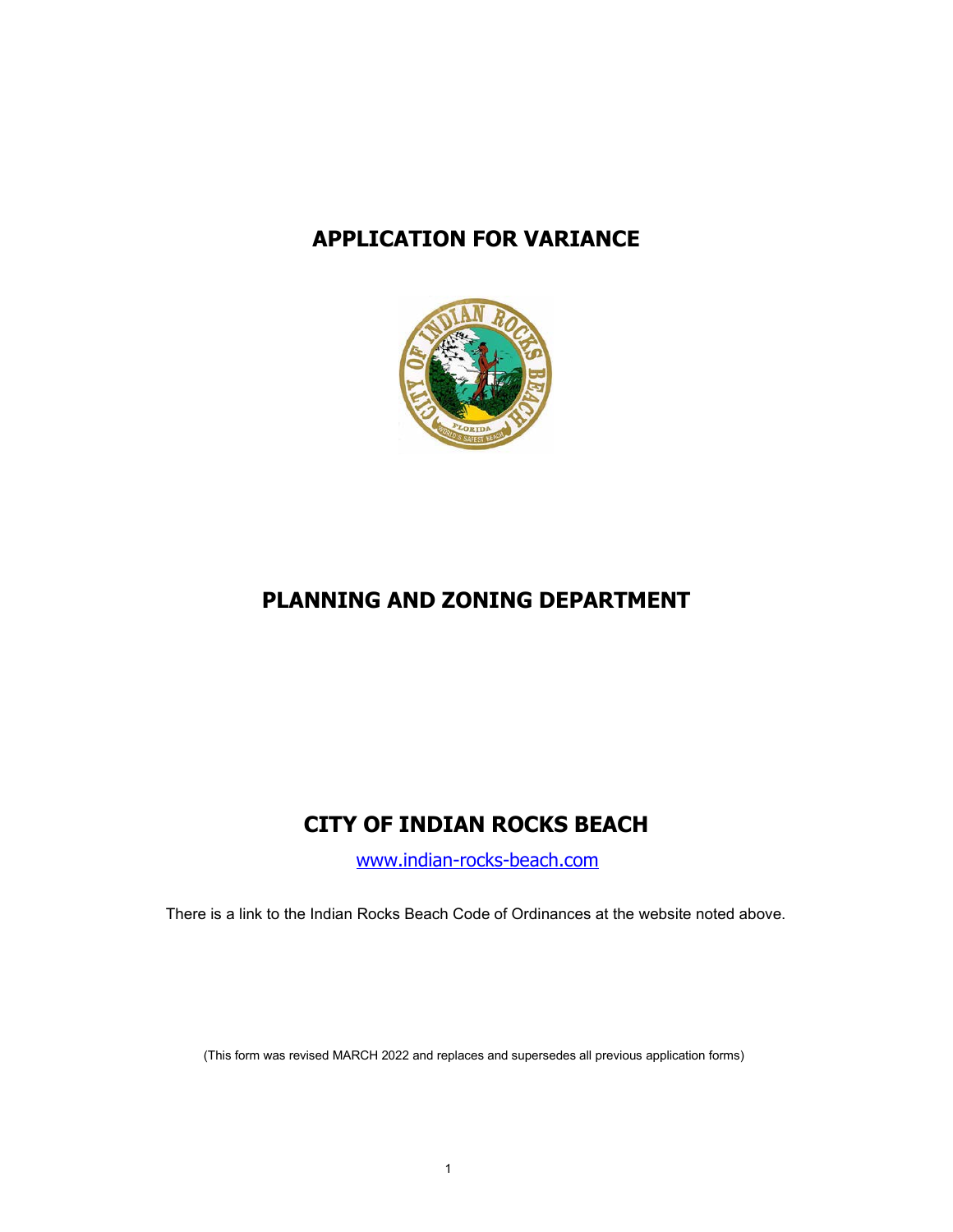## **What is a variance?**

A variance is a modification from the literal interpretation of one or more provisions of the land development regulations set forth in Subpart B of the Indian Rocks Beach Code of Ordinances. A variance allows deviation to a specific regulation when a property is uniquely burdened by the application of a law to the extent that the application prevents reasonable use of the property. The applicant must present evidence that substantiates an undue and unnecessary hardship, whereby it is concluded that the hardship present is not a personal, self-created result of an intentional or negligent violation of the code either due to unfamiliarity with the code, personal preference and/or inconvenience.

# **What materials must be included to complete an application?**

- $\Box$  Application for variance<br> $\Box$  Agent of record
- $\Box$  Agent of record<br> $\Box$  Certification
- □ Certification<br>□ Survey
- Survey
- $\Box$  Plans, other drawings or supplementary information

# **Is there a fee to submit an application?**

Yes. The particular fee required is based on the request, as set forth in the Indian Rocks Beach Code of Ordinances, Sections 15-20 through 15-24, Schedule of fees. This is **NOT** an all- inclusive schedule of fees.

**Sec. 15-20. - Public hearing fees.** The following fees shall be paid in addition to any other fees in this chapter where an application is filed requiring action. The appropriate fees, costs, and other charges specified shall be submitted with, and paid at the time of, initial application submission or other initial document submission except otherwise specified in this Code.

(1) *Variance applications to board of adjustments and appeals:* Public hearing fees for variance or special exception/conditional use applications to be heard by the board of adjustments and appeals shall be as follow:

a. Special exceptions ....\$400.00

#### b. Variances:

| 1. Existing, nonconforming conditions                        | \$250.00 |
|--------------------------------------------------------------|----------|
| 2. New projects or existing, conforming conditions  \$400.00 |          |
| 3. Accessory uses                                            | \$200.00 |
| 4. Flood variances                                           | \$100.00 |
| 5. Other variances                                           | \$400.00 |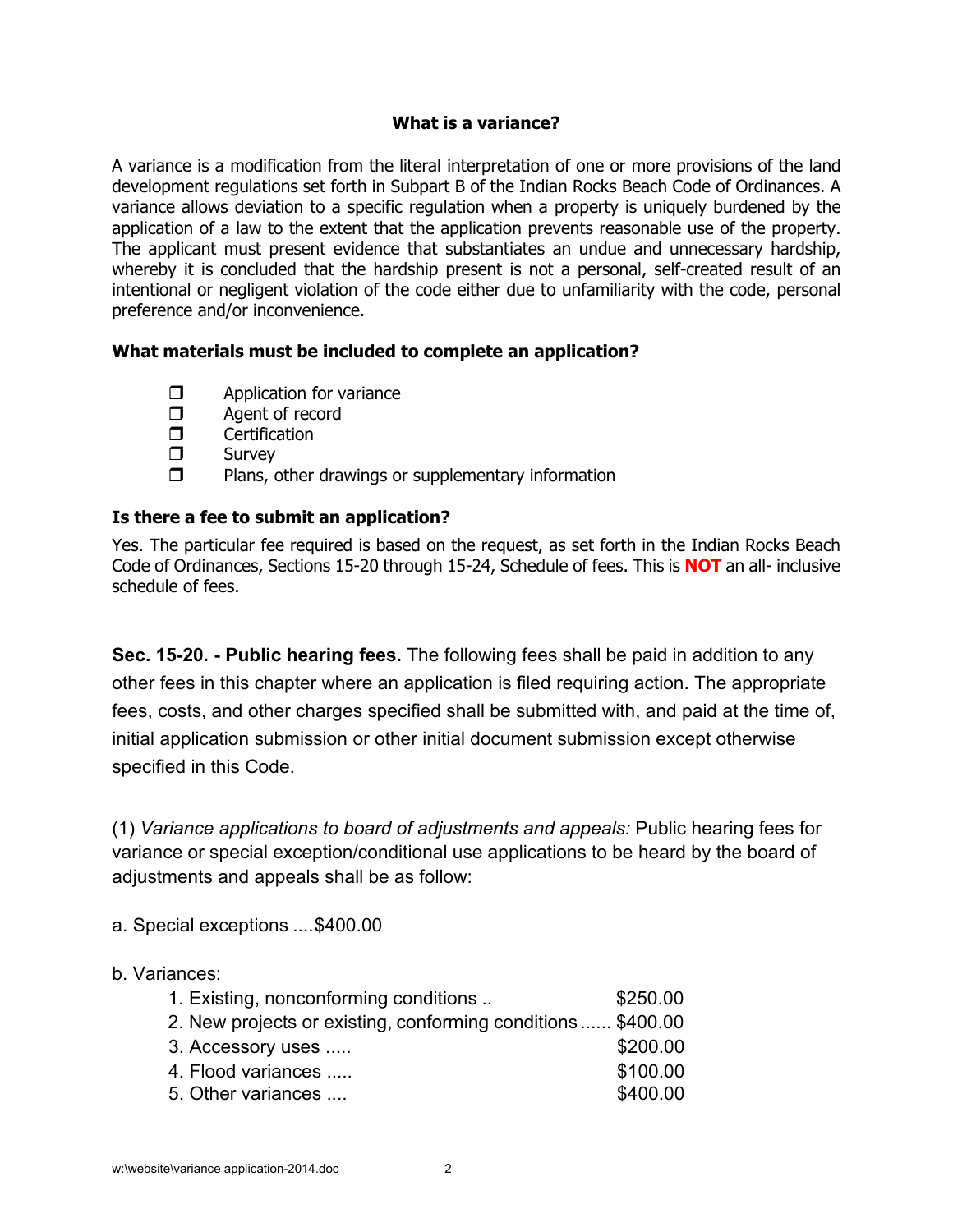**c. The applicant shall pay the advertising and notification costs of thepublic hearing prior to a permit being issued, or within 30 days after final action.**

**NOTE: Advertising includes the cost of running ads in the newspaper. Notification costs include the cost of postage for each letter mailed to surrounding property owners within 150 feet of the subject property for both the Board of Adjustment and Appeals hearing and the hearing before the City Commission.**

**In signing this application, the applicant is responsible for these fees regardless of whether the application is approved or disapproved by the City Commission.**

#### **What is the application process?**

Each application is assigned a BOA Case number and is scheduled for two public hearings. The schedule is determined by the date the application is received by the department. Hearing one is before the Board of Adjustment and Appeals. The board will make a recommendation to either approve or deny the request. The recommendation will be forwarded to the City Commission, who will render a final decision during hearing two.

#### **Where can further information be found and what else do I need to know?**

The required application forms are provided on the following pages. Additional copies are available from City Hall or from<http://www.indian-rocks-beach.com/> - [permits/pdfs](http://www.indian-rocks-beach.com/)

GRAPHICS: Graphics such as surveys, site plans, drawings, photographs, etc., should be submitted by email to: [doreilly@irbcity.com. i](mailto:doreilly@irbcity.com.)n either PDF or JPEG format.

All information submitted with the application or provided at a public hearing will be kept by the City of Indian Rocks Beach as part of the record of the application and hearing.

If the information submitted with the application is incomplete or insufficient, the Planning and Zoning Consultant may postpone having the application heard by the Board of Adjustments and Appeals and the City Commission until the application is deemed sufficiently complete for public presentation.

Most applications for variances will not pass the variance review criteria. A variance hearing is a quasi-judicial proceeding. Please be prepared to argue your case. A good presentation can greatly assist an applicant.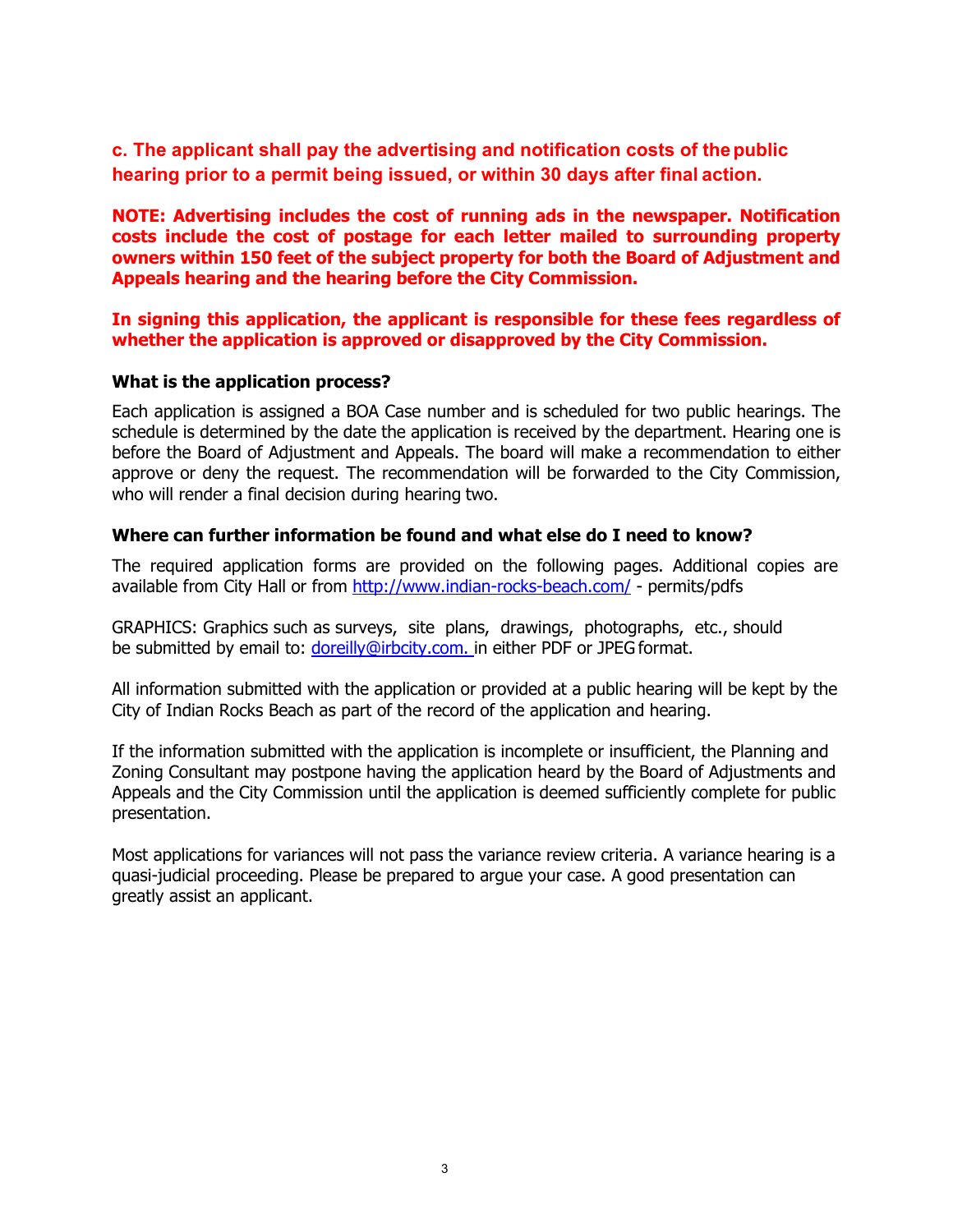# **APPLICATION FOR VARIANCE**

# CITY OF INDIAN ROCKS BEACH PLANNING AND ZONING

Enquiries City Hall: 727.595.2517 or Hetty Harmon: 863.646.4771 x211 Email: [hharmon@irbcity.com](mailto:hharmon@irbcity.com) Address: 1507 Bay Palm Boulevard, Indian Rocks Beach, FL 33785

| For Office Use Only   | Application No.             | Date Received |
|-----------------------|-----------------------------|---------------|
| <b>APPLICANT</b>      | <b>AGENT/REPRESENTATIVE</b> |               |
| Name:                 | Name:                       |               |
| Address:              | Company:                    |               |
| City:                 | Address:                    |               |
| Zip Code:             | City:                       |               |
| Tel:                  | Zip Code:                   |               |
| Fax:                  | Tel:                        |               |
| Mobile:               | Fax:                        |               |
| Email:                | Mobile:                     |               |
|                       | Email:                      |               |
| <b>SITE DETAILS</b>   |                             |               |
| Address:              | Parcel ID:                  |               |
| City:                 | Zip Code:                   |               |
| Legal<br>Description: |                             |               |
| Zoning:               | Future Land Use:            |               |
| Size:                 |                             |               |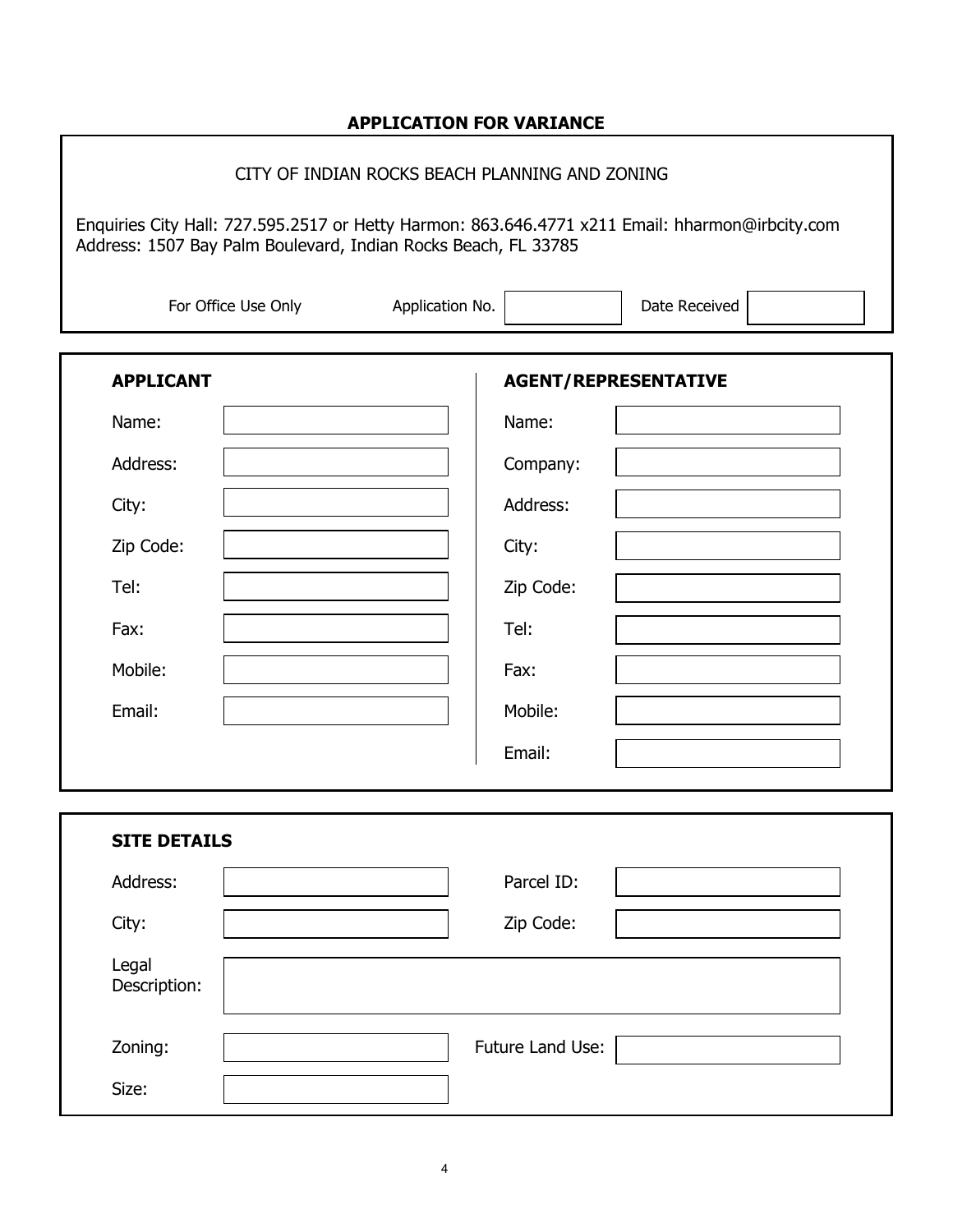| <b>SITE DETAILS CONTINUED</b>                                       |                 |                 |                                  |
|---------------------------------------------------------------------|-----------------|-----------------|----------------------------------|
| Does applicant own any property contiguous to the subject property? |                 | Yes             | <b>No</b>                        |
| If yes, provide address<br>and legal description:                   |                 |                 |                                  |
| Have previous applications been filed for this property?            |                 | Yes             | <b>No</b>                        |
| If yes, describe:                                                   |                 |                 |                                  |
| Has a certificate of occupancy or completion been refused?          |                 | Yes             | No                               |
| If yes, describe:                                                   |                 |                 |                                  |
| Does any other person have ownership or interest in the property?   |                 | Yes             | <b>No</b>                        |
| If yes, is ownership or<br>interest contigent or<br>absolute:       |                 |                 |                                  |
| Is there an existing contract for sale on the property?             |                 | Yes             | No                               |
| If yes, list all parties on<br>the contract:                        |                 |                 |                                  |
| Is contract conditional or absolute?                                |                 | Conditional     | Absolute                         |
| Are there options to purchase?                                      |                 | $\vert$ Yes     | $\bigsqcup$ No                   |
| <b>VARIANCE REQUEST</b>                                             |                 |                 |                                  |
| <b>Regulation</b>                                                   | <b>Required</b> | <b>Proposed</b> | <b>Total</b><br><b>Requested</b> |
| Gulf-front setback (feet):                                          |                 |                 |                                  |
| Bay-front setback (feet):                                           |                 |                 |                                  |
| Alley setback (feet):                                               |                 |                 |                                  |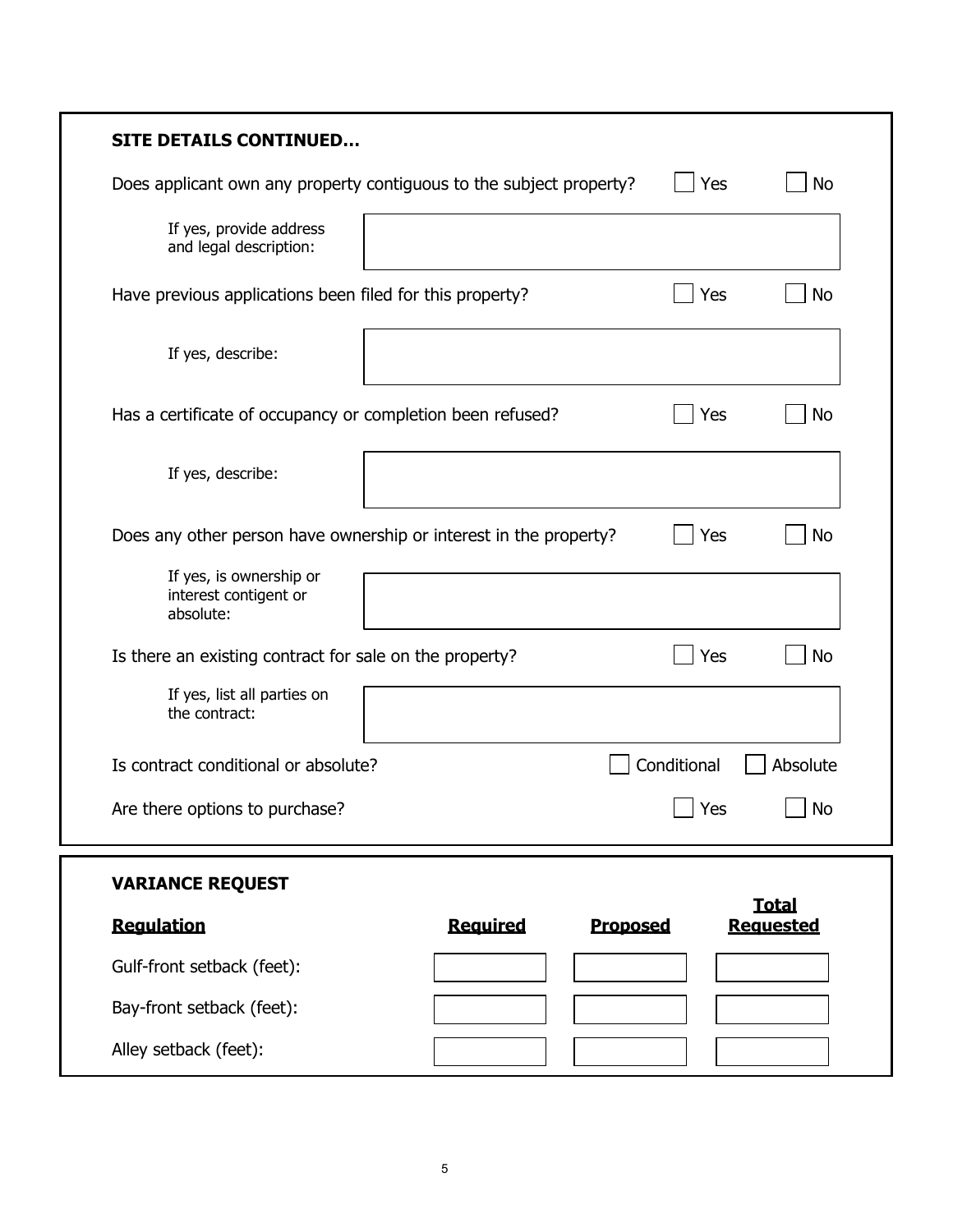# **VARIANCE REQUEST CONTINUED…**

| <b>Regulation</b>                            | <b>Required</b> | <b>Proposed</b> | <b>Total</b><br><b>Requested</b> |
|----------------------------------------------|-----------------|-----------------|----------------------------------|
| Rear-no alley setback (feet):                |                 |                 |                                  |
| Rear-north/south street (feet):              |                 |                 |                                  |
| Street-front setback (feet):                 |                 |                 |                                  |
| Side-one/both setback (feet):                |                 |                 |                                  |
| Minimum green space (%):                     |                 |                 |                                  |
| Habitable stories (#):                       |                 |                 |                                  |
| Minimum lot size (sq. ft.):                  |                 |                 |                                  |
| Building height (feet):                      |                 |                 |                                  |
| Off-street parking (spaces):                 |                 |                 |                                  |
| ISR (%):                                     |                 |                 |                                  |
| FAR (%):                                     |                 |                 |                                  |
| Dock length (feet):                          |                 |                 |                                  |
| Dock width (feet):                           |                 |                 |                                  |
| Signage $($ # $)$ :                          |                 |                 |                                  |
| Accessory structure (sq. ft.):               |                 |                 |                                  |
| Accessory structure height (feet):           |                 |                 |                                  |
| Lot size (sq. ft.):                          |                 |                 |                                  |
| Other:                                       |                 |                 |                                  |
| What is the proposed use<br>of the property? |                 |                 |                                  |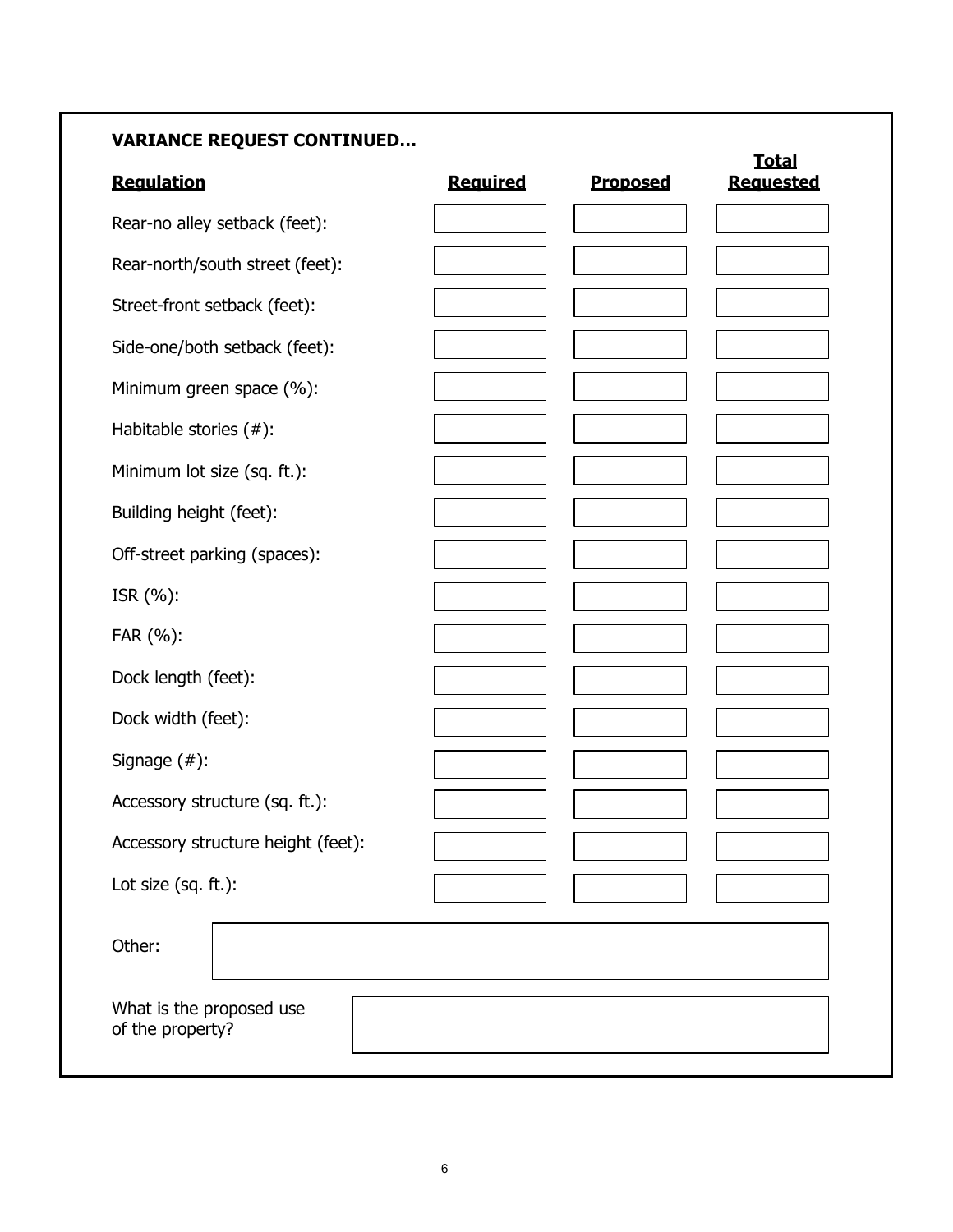### **HARDSHIP**

A variance is granted on the basis of evidence being presented that justifies an undue and unnecessary hardship upon the applicant; a hardship that prevents reasonable use of the property. The following criteria, set forth in Code Section 2-152, Variances, will be used to evaluate the request for variance in order to determine if a hardship is present and if the variance will impact the overall public welfare.

Special conditions and circumstances exist which are peculiar to the land, structure or building involved and which are not applicable to other lands, structures or buildings in the same zoning district:

Special conditions and circumstances do not result from the actions of the applicant:

Granting this variance will not confer on the applicant any special privilege that is denied by the chapter to other lands, structures or buildings in the same zoning district:

The literal interpretation of the provisions of Subpart B, Code Sections 78 through 110, would deprive other properties in the same zoning district under the terms of Subpart B and would work unnecessary and undue hardship upon the applicant: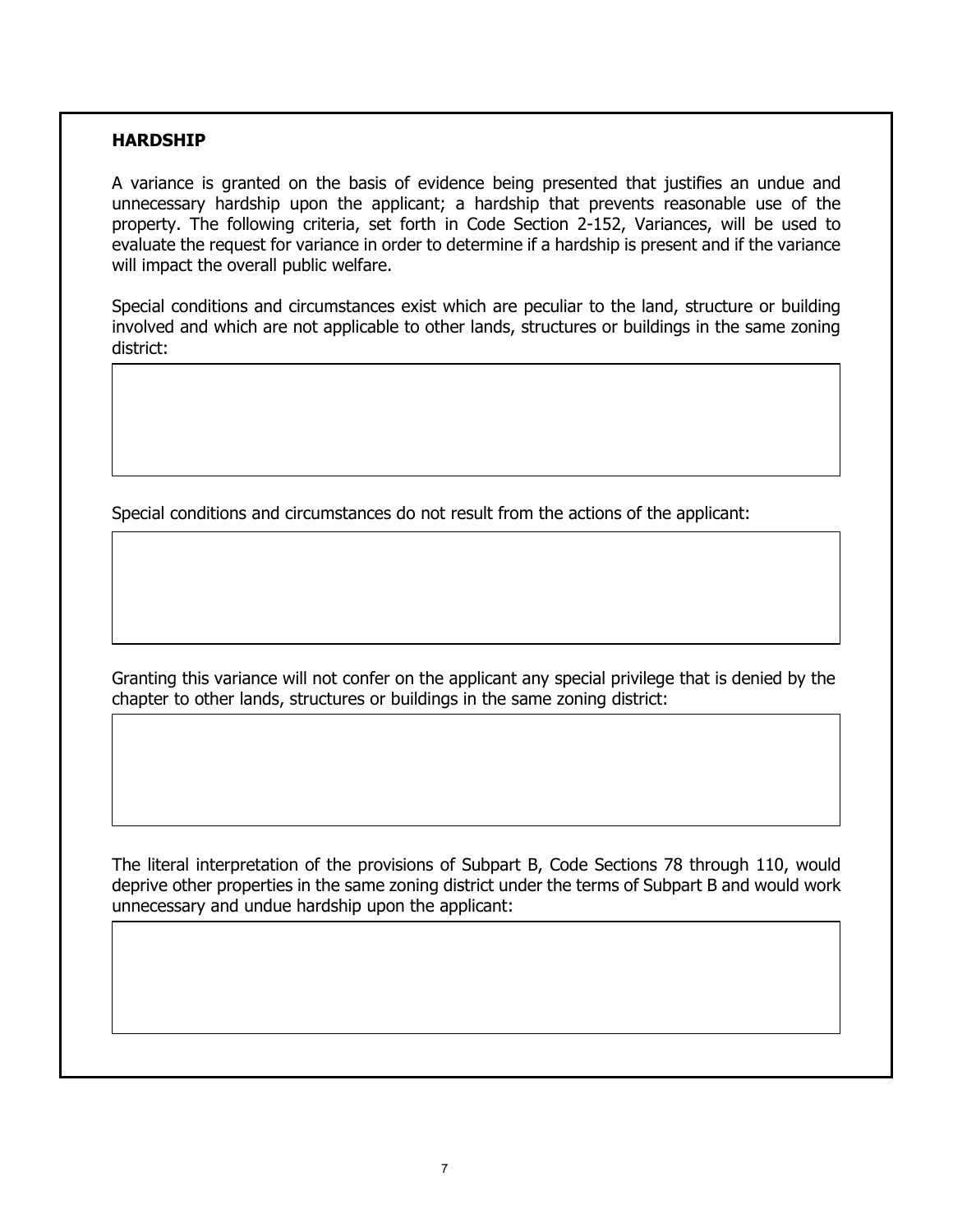# **HARDSHIP CONTINUED…**

The variance granted is the minimum that will make possible the reasonable use of the land, structure or building:

The granting of the variance will be in harmony with the general intent and purpose of Subpart B and such variance will not be injurious to the area involved or be otherwise detrimental to the public welfare:

I (we) believe the Board of Adjustment and Appeals and the City Commission should grant this application because: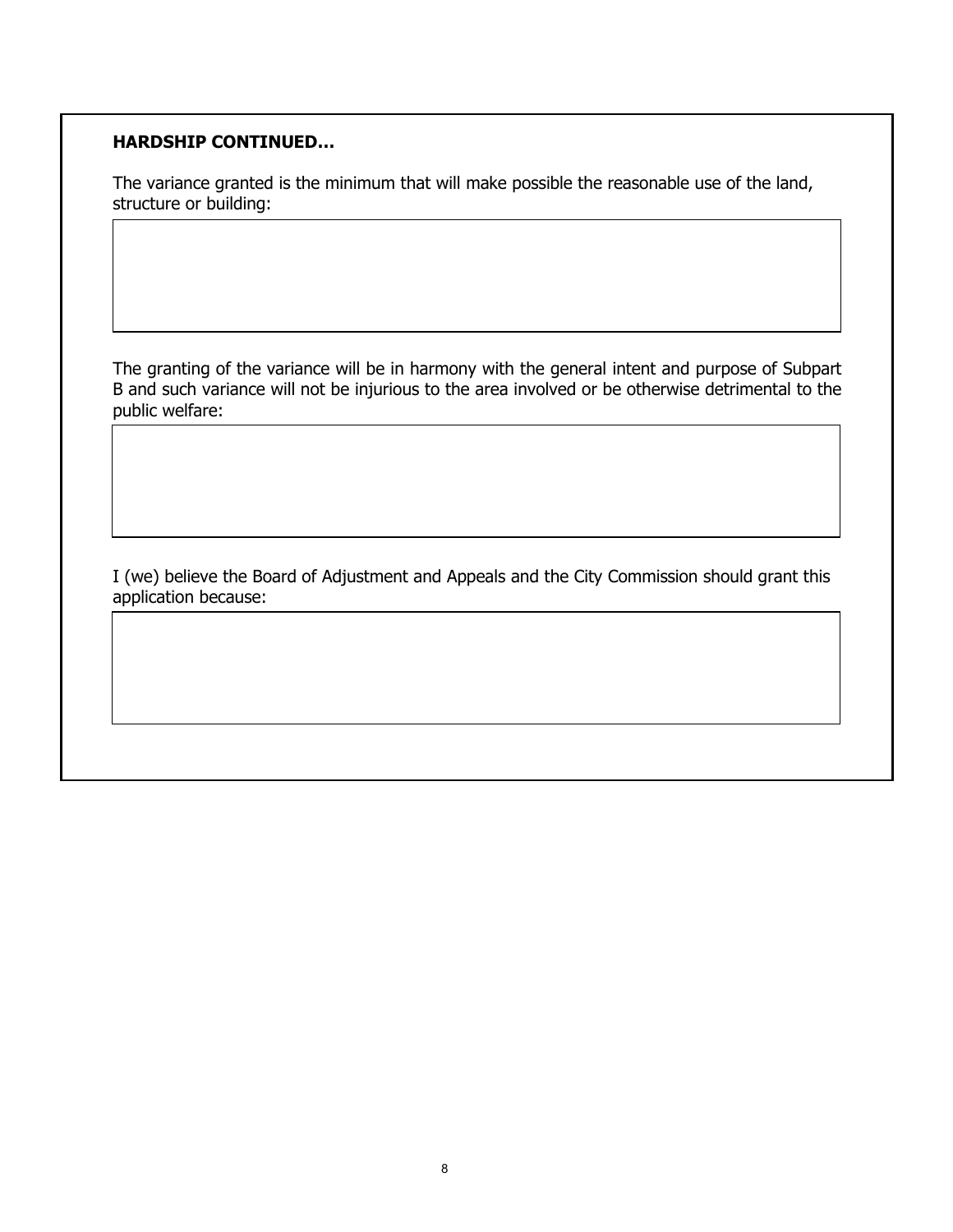# **CERTIFICATION**

Date: <u>\_\_\_\_\_\_\_\_\_\_\_\_\_\_\_</u>

I hereby certify that I have read and understand the contents of this application, and that this application together with supplemental data and information, is a true representation of the facts related to the request; that this application is filed with my approval, as owner, evidenced by my signature appearing below.

It is hereby acknowledged that the filing of this application does not constitute automatic approval of the request. Further, if the request is approved, I will obtain all necessary permits and comply with all applicable orders, codes, conditions and regulations pertaining to the use of the property.

I hereby grant authorization to any city official to inspect, as reasonable times, the site of the request.

| Before me this date personally appeared:                                                                                                                     |
|--------------------------------------------------------------------------------------------------------------------------------------------------------------|
|                                                                                                                                                              |
|                                                                                                                                                              |
|                                                                                                                                                              |
| Who, being first duly sworn, deposes and attests that the above is a true and correct<br>certification.                                                      |
|                                                                                                                                                              |
|                                                                                                                                                              |
| Notary Public Commission Expiration: Manual According Public Commission Expiration:                                                                          |
| State of Florida<br>County: Pinellas                                                                                                                         |
| APPLICATIONS FILED BY CORPORATIONS MUST BEAR THE SEAL OF THE CORPORATION OVER<br>THE SIGNATURE OF AN OFFICER AUTHORIZED TO ACT ON BEHALF OF THE CORPORATION. |